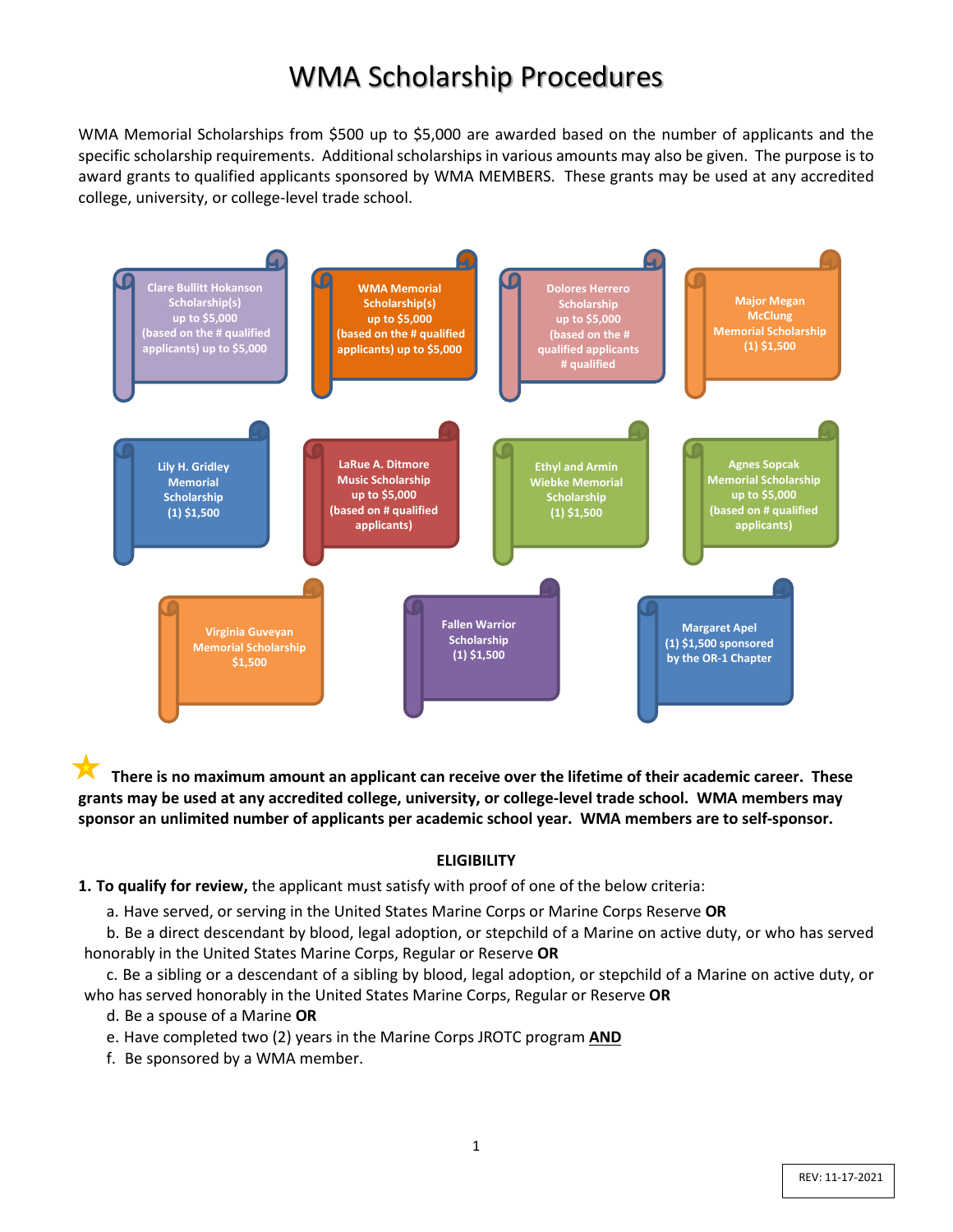**PROOF OF MILITARY SERVICE.** If eligibility is based on one's own service, a copy of their Discharge Certificate, DD214 (SSN should be redacted), or a letter on command letterhead from the Commanding Officer or Administrative Officer is required to verify eligibility.

 **PROOF OF RELATIONSHIP TO A U.S. MARINE.** If eligibility is based on the relationship to a Marine, please submit evidence of the relationship. (Recommend submitting a family tree drawing to assist the Scholarship Committee in verifying proof of relationship; however, it is not required.) Documents required as proof include a copy of Discharge Certificate or DD214, marriage certificates, birth certificates, adoption documents, or military dependent ID, or a letter on Command stationery. **PLEASE REDACT ANY SOCIAL SECURITY NUMBERS.**

**◆ USMC JROTC STATUS.** If eligibility is based on JROTC participation, a Senior Military Instructor (SMI) must submit a letter attesting to the applicant's status. The second letter of recommendation is still required.

# **2. HIGH SCHOOL STUDENTS ONLY:**

- a. Must have maintained a 3.0 GPA on a 4.0 scale. (Not weighted)
- b. One copy of the official transcript sent from the school to the Scholarship Chairperson or may also be included in the application package. (See Note 2)
- c. Letter of acceptance for the following year from the applicant's school of choice. (If acceptance has not been received by the deadline for submission of this application, the decision of grant will be delayed until received. We acknowledge some schools do not send out their acceptance letters until later in the school year.)

## **3. COLLEGE STUDENTS ONLY**:

- a. A minimum college GPA = 3.0.
- b. All first-year students (freshmen) must submit: (See Note 2)
	- i. Official final high school transcript may be sent from the high school to the Scholarship Chairperson or may be included in the application package.
	- ii. One copy of the current official college transcripts may be sent from the college to the Scholarship Chairperson or may be included in the application package.
- c.  $2^{nd}$ ,  $3^{rd}$ , and  $4^{th}$ -year students will be evaluated on current official transcripts sent from the school to the Scholarship Chairperson or may be included in the application package.
- d. Master/Ph.D. applicants are required to submit official undergraduate transcripts sent from the school/college to the Scholarship Chairperson or may be included in the application package.
- e. Current college and active duty personnel applicants must be full-time students (12 credit hours) to be eligible for a WMA Scholarship. Master/Ph.D. applicants are required to take at least six (6) credit hours each semester.

**NOTE 1:** For those applicants that have completed their first enlistment or have been out of the education pipeline for over 10 years, are not required to submit an official high school transcript.

**NOTE 2**: Transcripts sent from Parchment are accepted in place of official transcripts sent from the school and must be dated no later than 28 February to be accepted. Schools are encouraged to send transcripts electronically to [Scholarship@womenmarines.org.](mailto:Scholarship@womenmarines.org)

**NOTE 3**: If applicant needs a WMA member sponsor, notify the Scholarship Chair as soon as possible. The Chair will try to locate a sponsor for you for the current scholarship year only.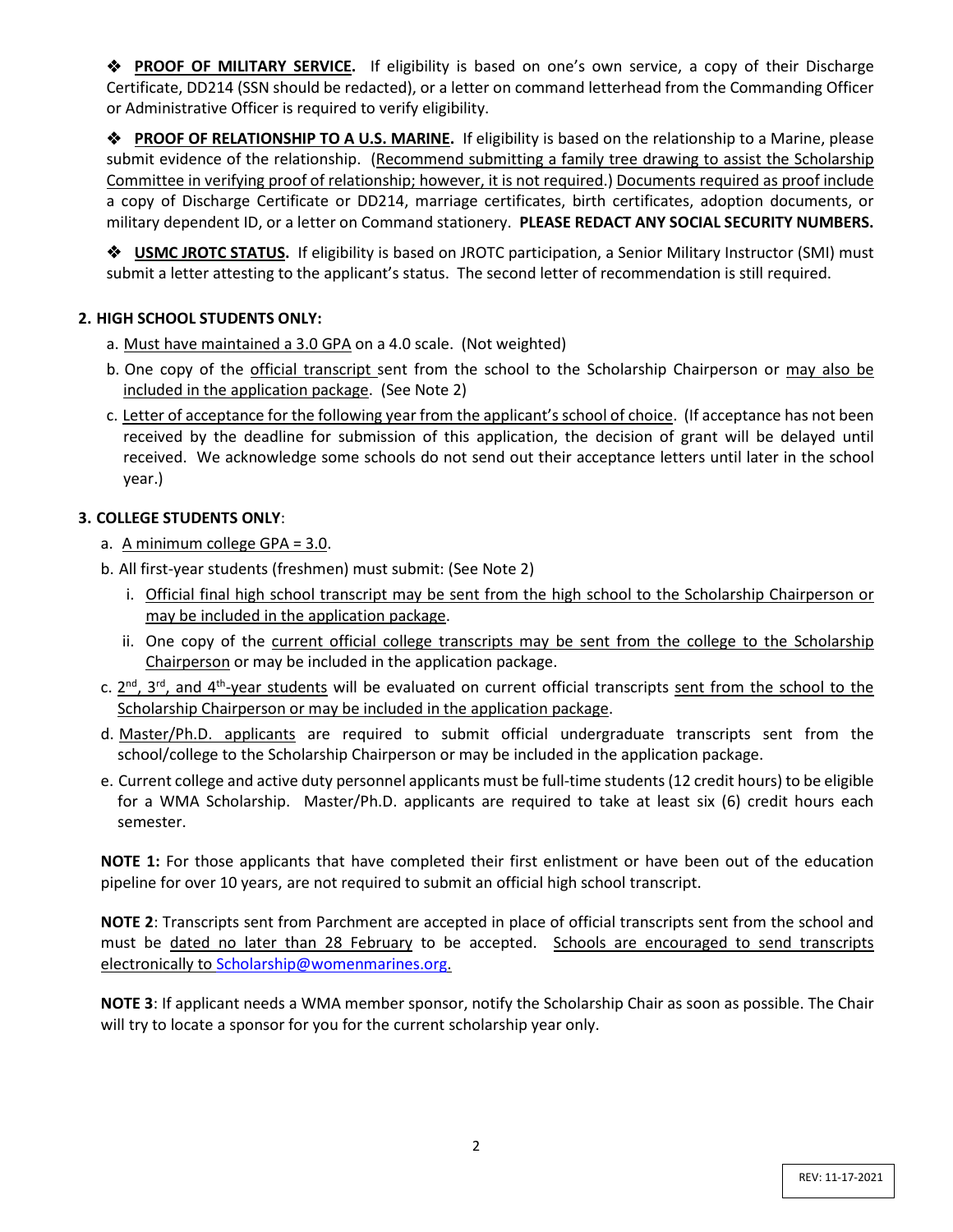#### **APPLICATION PROCESS**

The application period extends exclusively from **1 January thru 28 February**. Applications and all supporting documents including official transcripts postmarked after the deadline of 28 February will not be considered.

A complete, new package must be submitted each time an applicant applies. Previous submissions will not be considered.

Applications will be accepted from students living outside the continental U.S. (OCONUS) and will be attending an OCONUS college. An acceptance letter from the college is still required

For application status (qualified/disqualified only), the Scholarship Chairperson will respond to one email per applicant, at [scholarship@womenmarines.org.](mailto:scholarship@womenmarines.org) Subject line should read STATUS OF SCHOLARSHIP APPLICATION FOR (NAME OF APPLICANT). No telephone calls, postcards, letters, or multiple inquires. No exceptions. Emails from parents, grandparents, or sponsors will not be answered. Applicant's email address only.

Applicants are urged not to wait until the end of the application period of 28 February to mail-in applications. Weather could affect the postmark date of the application. It is recommended applicants use certified mail as proof of delivery. The postmark date must be legible. If there is no postmark date visible, the application will not be accepted if it is received after the February 28 deadline. The Post Office will hand-cancel a stamped postmark upon request for confirmation to the applicant.

**Mail applications to** Scholarship, c/o Dorothy Stover-Kendrick, P.O. Box 134, Stilwell, KS 66085

## **NOTIFICATION PROCESS**

The recipient will be notified by letter or email. Applicants will be notified on or before 01 June. Non-recipient applicants will be notified by mail or email as to why they were not selected.

### **RELEASE OF FUNDS**

Upon selection of successful applicants, the checks will be mailed directly to the applicant's university of choice after receipt of evidence that applicants have enrolled in the designated university/school. (*August or September)*

### **ESSAY SUBMISSIONS:**

The following three statements must be completed by all applicants; minimum of one page per statement; maximum of two pages per statement. Do not bullet list, we are looking for your ability to communicate in writing.

1. Tell us about the Marine you are related to when applying for this scholarship. (This could be your WMA sponsor if related, your mother, grandmother, father, grandfather, or aunt, uncle for example.) If self-sponsored, write about yourself.

2. Tell us about your community service in the last two years. Include the number of hours served, a description of what those hours involved, and what you have learned from the experience. Verification of service is required from all applicants. For high school and college students, this may be a school transcript, a letter from a service organization, or a copy of a recognition letter/certificate. Former/active/reserve Marines, the Volunteer Service Medal is accepted as proof.

3. Tell us about your goals after college.